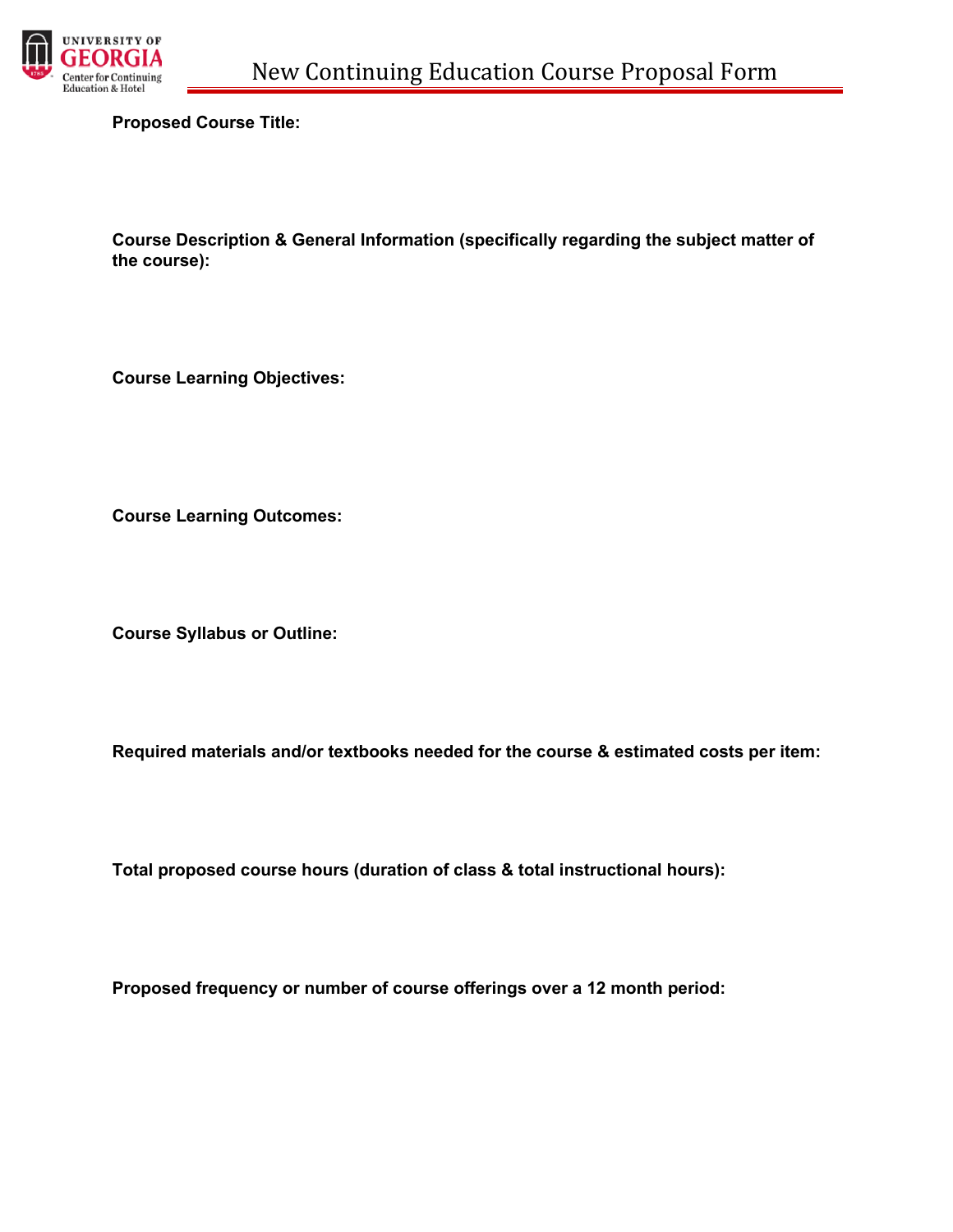

**Delivery method (Face-to-Face, Online, Blended)?**

**Proposed location if offered face-to-face:** 

• **Athens (main campus)**

• **Gwinnett Campus**

• **Other location:**

**Proposed start date:**

**Proposed course fee:**

**Who is the course specifically designed for?**

**Why does the target audience need/want this course?**

**What other groups could this course benefit?**

**Is there an existing industry or associations that could provide support for a course of this nature?**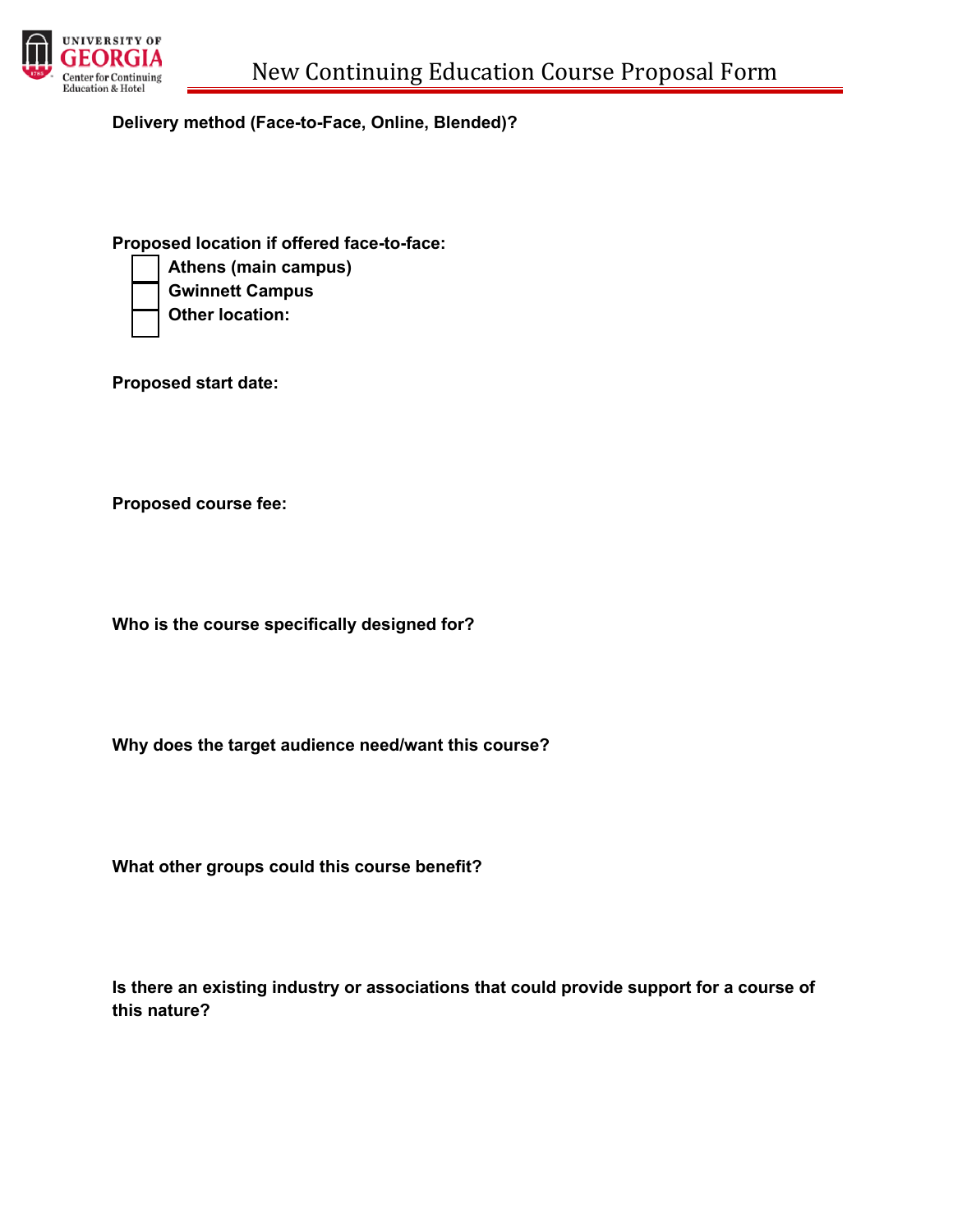

**Are there existing community training opportunities that can act as "feeder" programs into this course?**

**List any competitors selling/offering similar courses – by location**

**Include anything else that will help with feasibility decisions (i.e., research, niche opportunities, UGA faculty involvement, international program opportunities, marketing/promotion info, funding resources, etc.)**

**Instructor / Subject Matter Expert (SME) Background Info (Bio, Resume, etc.):**

**Instructor fee and expenses:**

## **Professional References:**

Please provide the following information of two individuals who have recent knowledge (within the last 3 years) of your subject matter expertise and teaching abilities. No relatives may be listed.

## **Reference 1**

Name:

Address (street address, city, state, zip code):

Phone (with area code):

E-mail: